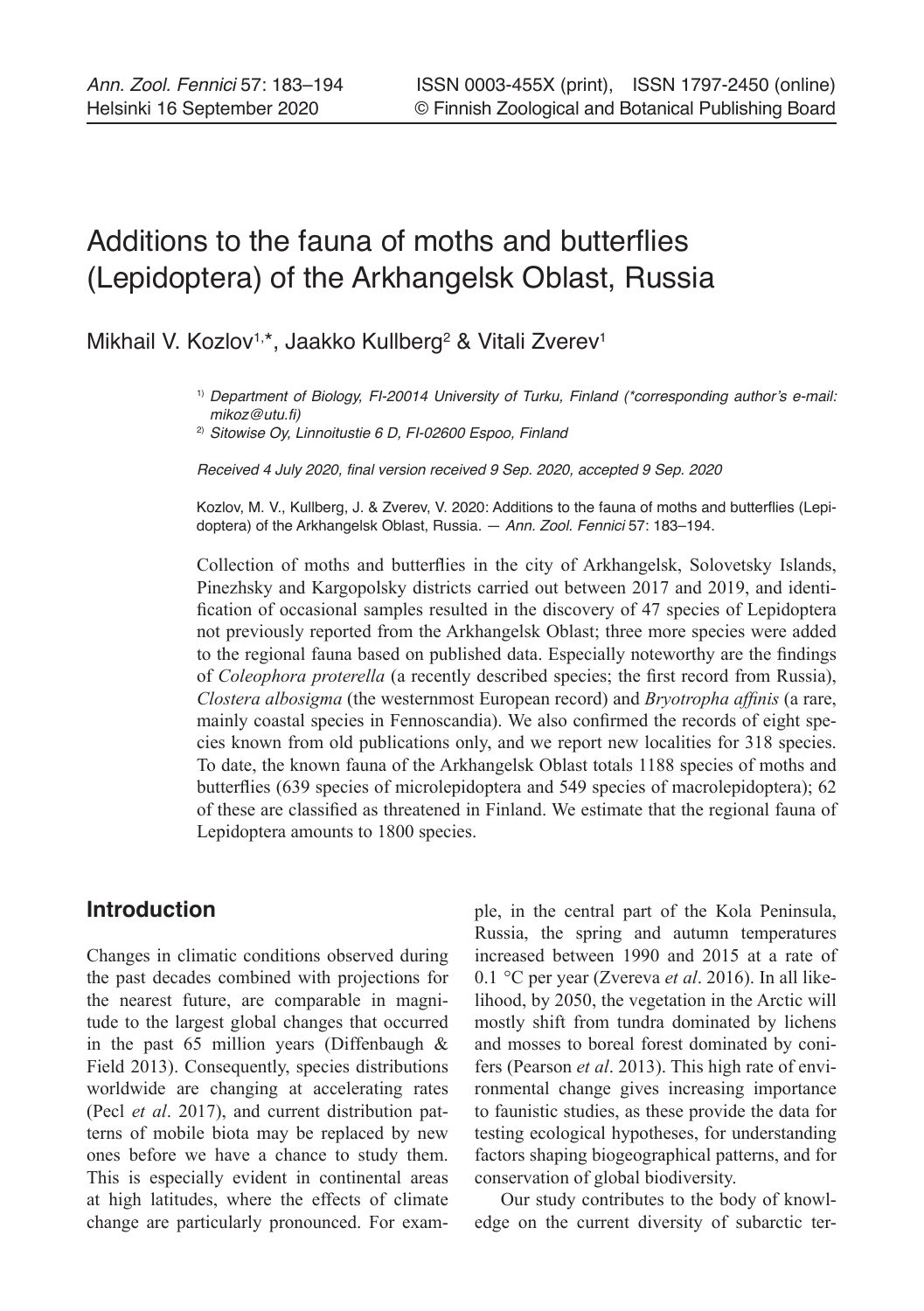

**Fig. 1.** Collection localities in the Arkhangelsk Oblast. Localities marked by triangles were sampled only in 2017–2019. The settlements are shown by squares.

restrial invertebrates by reporting new records of moths and butterflies (Lepidoptera) from the Arkhangelsk Oblast of Russia, and thus clarifying their distribution patterns in eastern Europe. This insufficiently explored area has high biogeographical importance, because its eastern parts are adjacent to the region designated by Henry Seebohm (1880) as 'Siberia in Europe' which may house Asiatic and Beringian species not yet discovered in Europe.

# **Material and methods**

The study is based on approximately 2000 pinned specimens, selected by the first author from over 10 000 specimens collected from 31 localities in the Arkhangelsk Oblast (Table 1). Among these, 22 localities had not been previously explored for their insect fauna (Fig. 1). One specimen of each species collected from each locality had always been pinned, whereas multiple specimens of trivial species had been disregarded. The moths and butterflies reported in this paper were mainly collected in the city of Arkhangelsk (locality Pr1) between 28 July and 1 August 2017, in the surroundings of Karpogory (localities Kh19–21, Pi1, and Pi11–23) between 2 and 5 August 2017, on the Bol'shoi Solovetsky Island (localities So5 and So6) between 26 and 28 August 2018, and around Kargopol (localities Ka1, Ka6–7, Ka11, Ka14, Ka20, Ka22–23, and Ka27–29) between 28 June and 1 July 2019.

The insects were sampled during daytime (until dusk) by netting, and the total collection time was ca. 140 person-hours. We also recorded easily identifiable species based on visual observations. In addition, we searched for leaf mines, and we reared moths from field-collected larvae. We performed light trapping in Arkhangelsk, Solovetsky, Karpogory and Kargopol; however, light trapping in Kargopol, unlike during our earlier visits to this locality, did not yield even a single moth during three collection nights.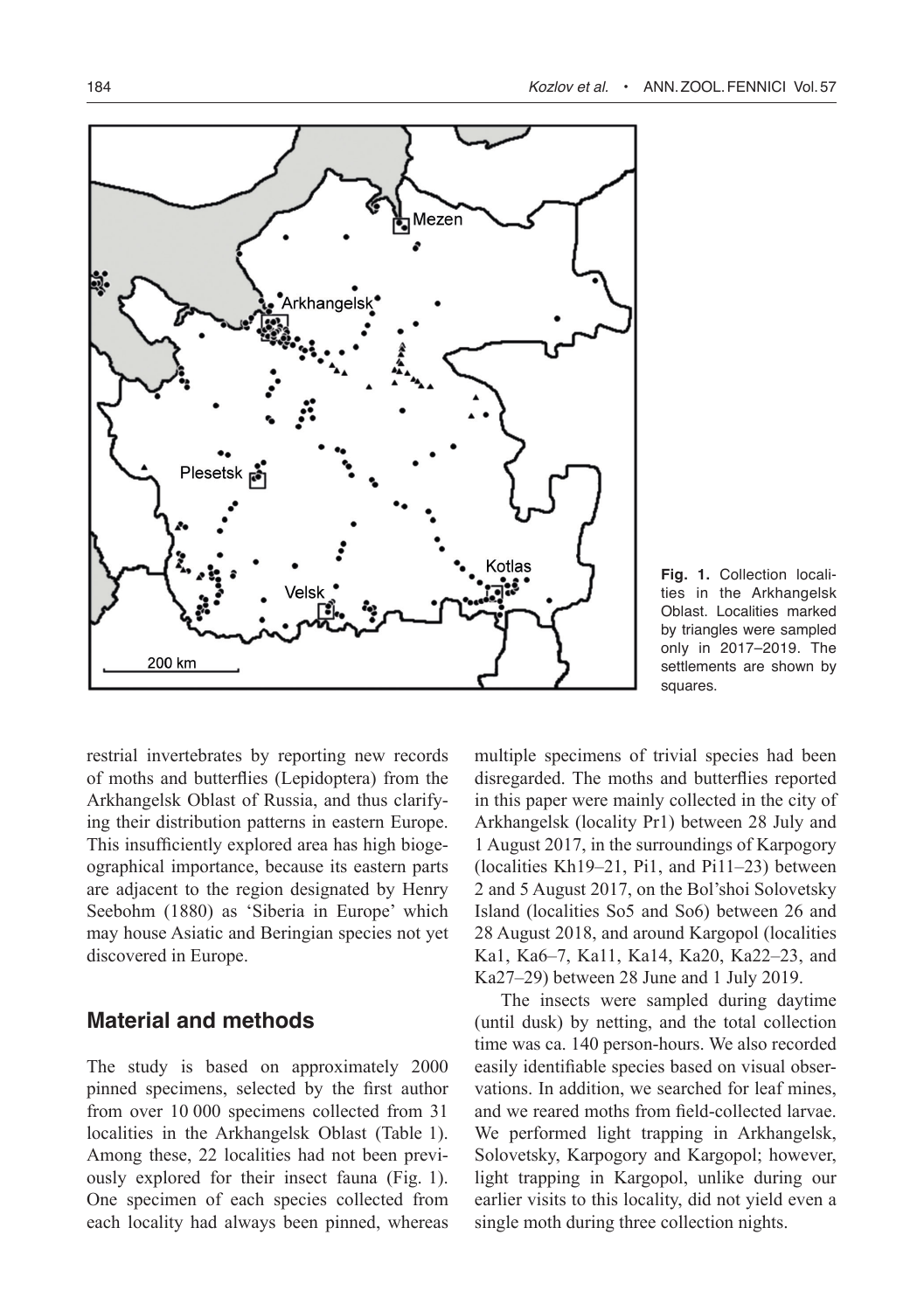| Code             | Locality                   | Co-ordinates*       |                 | Number of species**  |                                     |
|------------------|----------------------------|---------------------|-----------------|----------------------|-------------------------------------|
|                  |                            | latitude N          | longitude E     | authors'<br>own data | unconfirmed<br>published<br>records |
| Ka1              | Kargopol                   | 61°30'21''          | 38°56'56"       | 142                  | 3                                   |
| Ka6              | 3 km S of Kargopol         | 61°29'04"           | 38°57'23"       | 38                   | 0                                   |
| Ka7              | Ileksinskaya               | $61^{\circ}41'51''$ | 38°04'00"       | 90                   | 0                                   |
| Ka11             | 1 km E of Khotenovo        | 61°12'06"           | 38°35'13"       | 91                   | 0                                   |
| <b>Ka12</b>      | Kononovo                   | 61°07'01"           | 38°45'08"       | 41                   | 0                                   |
| Ka14             | 1 km NW of Dubrovo         | 60°58'26"           | 38°32'46"       | 122                  | 0                                   |
| <b>Ka20</b>      | 6 km S of Kargopol         | 61°26'46"           | 38°57'25"       | 60                   | 0                                   |
| <b>Ka22</b>      | 1 km N of Lapinskaya       | 61°22'26"           | 38°55'46"       | 59                   | 0                                   |
| <b>Ka23</b>      | 5 km SW of Lapinskaya      | 61°20´13´´          | 38°51'29"       | 20                   | 0                                   |
| Ka27             | 11 km NW of Gavrilovskaya  | 61°37′43′′          | 38°10'24"       | 42                   | 0                                   |
| <b>Ka28</b>      | 3 km W of Gavrilovskaya    | 61°33′47′′          | 38°16'24"       | 66                   | 0                                   |
| <b>Ka29</b>      | 10 km W of Kargopol        | 61°31'08"           | 38°45'00"       | 39                   | 0                                   |
| Kh <sub>9</sub>  | 5 km NE of Emetsk          | 63°31'00"           | 41°42'54"       | 15                   | 0                                   |
| Kh <sub>10</sub> | 3 km N of Oseredok         | 63°30'16"           | 41°33'18"       | 17                   | 0                                   |
|                  |                            |                     |                 |                      |                                     |
| Kh <sub>19</sub> | 3 km SE of Palenga         | 64°09′48′′          | 42°18'46"       | 25                   | 0                                   |
| <b>Kh20</b>      | 12 km SE of Palenga        | $64^{\circ}05'19''$ | 42°25'18"       | 12                   | 0                                   |
| <b>Kh21</b>      | 4 km W of Glubokoe         | 64°03′17′′          | 42°38'59"       | 16                   | 0                                   |
| Kt3              | 6 km SW of Koryazhma       | 61°16'35"           | 47°04'04"       | 16                   | 0                                   |
| Kt4              | 3 km E of Solvychegodsk    | 61°19'43"           | 46°58'57"       | 54                   | 0                                   |
| Me <sub>2</sub>  | 34 km SE of Mezen          | 65°34'24"           | 44°37'36"       | 6                    | 0                                   |
| On1              | Onega                      | 63°55'              | $38^{\circ}06'$ | 4                    | 0                                   |
| On6              | 2 km NE of Pavlovsky Bor   | 63°36'26"           | 39°05'19"       | 30                   | 0                                   |
| On9              | Vyzhiga River              | 62°46'03"           | 37°08'21"       | 1                    | 0                                   |
| Pi1              | Karpogory                  | 64°00'26"           | 44°26'01"       | 86                   | 0                                   |
| Pi11             | 18 km SE of Siya           | 63°52'25"           | 43°20'14"       | 11                   | 0                                   |
| Pi12             | 1 km E of Zemtsovo         | 63°54'22"           | 44°03'46"       | 25                   | 0                                   |
| Pi13             | Shasta                     | 64°16'28"           | 44°17'02''      | 11                   | 0                                   |
| Pi14             | Kochmogora                 | 64°15′23′′          | 44°16'24"       | 12                   | 0                                   |
| Pi15             | 1 km N of Cheshegora       | 64°13'02"           | 44°13′52″       | 17                   | 0                                   |
| Pi16             | 4 km N of Kurcha           | $64^{\circ}08'55''$ | 44°13'56"       | 19                   | 0                                   |
| <b>Pi17</b>      | Kurcha                     | 64°06'43"           | 44°14'31″       | 8                    | 0                                   |
| <b>Pi18</b>      | Yasnyy                     | 64°01'42"           | 44°06'53"       | 1                    | 0                                   |
| Pi19             | 1 km W of Maryina          | 64°01'29"           | 44°11'51″       | 22                   | 0                                   |
| Pi <sub>20</sub> | 7 km NE of Losevo          | 63°49'54"           | 45°02'47''      | 9                    | 0                                   |
| Pi <sub>21</sub> | 2 km E of Kushkopala       | 63°50´37´´          | 44°46′35′′      | 15                   | 0                                   |
| Pi <sub>22</sub> | 4 km E of Shardonem        | 63°54´17´´          | 44°40'53''      | 23                   | 0                                   |
| Pi <sub>23</sub> | 1 km S of Tserkova         | 63°55'50"           | 44°36'01"       | 11                   | $\pmb{0}$                           |
| Pi <sub>24</sub> | 37 km NE of Shuyga         | 63°42'48"           | 46°18'49''      | 1                    | 0                                   |
| PI7              | 4 km SE of Plesetsk        | 62°41'49"           | 40°13'42"       | 35                   | 0                                   |
| <b>PI16</b>      | Ust-Pocha                  | 62°09′14′′          | 38°09'23"       | 1                    | 0                                   |
| Pr1              | Arkhangelsk                | 64°33′              | 40°33'          | 299                  | 44                                  |
| Pr <sub>5</sub>  | Talagi                     | 64°38'              | 40°38'          | 10                   | 4                                   |
| Pr12             | Severodvinsk               | 64°35′33′′          | 39°50'58"       | 36                   | 2                                   |
| So4              | Bolshaya Muksalma Island   | $65^{\circ}01'$     | 35°54'          | 75                   | 0                                   |
| So <sub>5</sub>  | <b>Botanical Garden</b>    | 65°03'09"           | 35°39'50''      | 53                   | 0                                   |
| So <sub>6</sub>  | Near Solovetsky settlement | 65°01'              | 35°45'          | 246                  | 0                                   |
| Vt7              | Mamonikha                  | 63°25'12"           | 46°07'06"       | 0                    | 1                                   |

# **Table 1.** List of collection localities in the Arkhangelsk Oblast.

\* Co-ordinates were rounded to minutes when the sampled area exceeded 1 km<sup>2</sup>.

\*\* Total number of species reported from the locality equals the sum of the two values.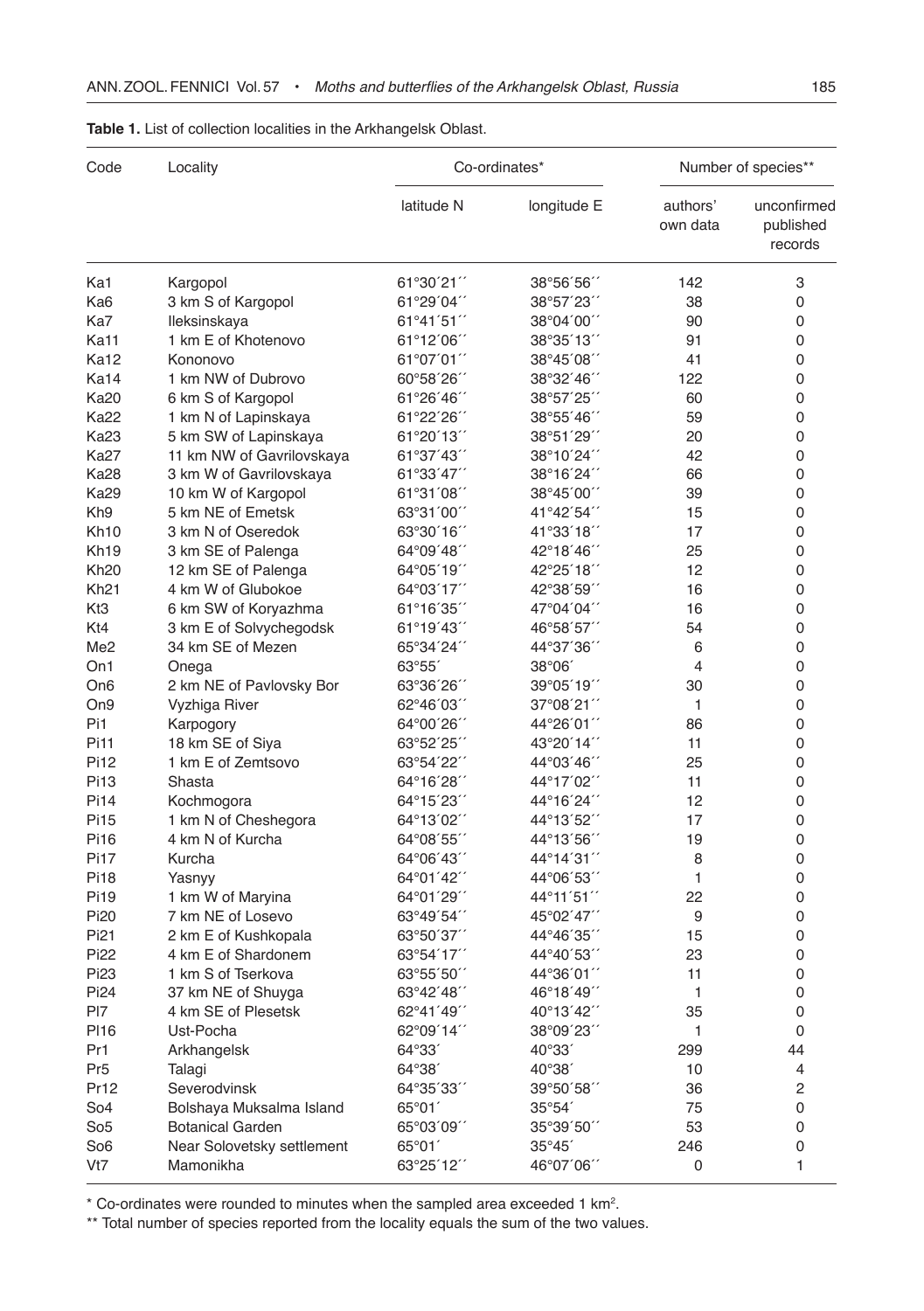We report several records based on specimens collected earlier but accidentally missed from the previous lists (Kozlov *et al*. 2014, 2017). We also identified few specimens, georeferenced photographs of which are available at iNaturalist (www.inaturalist.org) and other websites, and we included these findings in our list, along with records published by other researchers (Spitsyn 2017, Spitsyn *et al*. 2017, van Nieukerken & Sinev 2019). The moths are mostly deposited in the Zoological Museum of the University of Helsinki (MZH), whereas the mined plant leaves were donated to Naturalis Biodiversity Center in Leiden (RMNH).

# **List of species**

Both nomenclature and order of taxa follow Aarvik *et al*. (2017). For each species, we provide a list of new localities. Codes of the localities include two-letter abbreviations of the administrative units (Russian *район* [rayon], translated as district) within the Arkhangelsk Oblast (for a map of administrative units, *see* Kozlov *et al.*  2014) and a numerical code. The only exception is the Solovetsky Islands, for which we use the codes starting with 'So', although this archipelago administratively belongs to the Primorsky **District** 

An asterisk (\*) denotes species previously not recorded from the Arkhangelsk Oblast. A degree symbol ( $\degree$ ) indicates species reported from this region by other researchers after the publication of our most recent addition to the regional fauna (Kozlov *et al*. 2017). An exclamation mark (!) indicates confirmed records of species included in our previous lists based on earlier publications only. For all these categories of species, along with the locality code, we report the numbers of specimens and collection dates. We briefly comment on the most interesting findings, primarily in terms of their distribution in northern Europe.

# **Micropterigidae**

*Micropterix mansuetella* Zeller. Ka28–29.

*M. aruncella* (Scopoli). Ka7, Ka11, Ka14, Ka22, Ka28–29. *M. calthella* (Linnaeus). Ka14, Ka20, Ka22, Ka28.

#### 186 *Kozlov et al.* • ANN.ZOOL.FENNICI Vol.57

#### **Eriocraniidae**

*Eriocrania sparrmannella* (Bosc). Pi21, Pl16.

## **Hepialidae**

*Phymatopus hecta* (Linnaeus). Ka28, Pi20.

# **Nepticulidae**

*Stigmella lapponica* (Wocke). Me2, Pi14, Pi17, Pi19, Pi21, Pi23.

- *S. confusella* (Wood). Pi14.
- *S. luteella* (Stainton). Kt3.
- *S. magdalenae* (Klimesch). Pi19.
- *S. sorbi* (Stainton). Pi17, Pi23.
- °*Ectoedemia rosae* Nieukerken & Berggren. Kt4, On6, Pl7, Pr1, Pr12. This species was recently described from France and Norway (van Nieukerken & Berggren 2011). Reported from the Arkhangelsk Oblast by van Nieukerken and Sinev (2019).

# **Prodoxidae**

*\*Lampronia flavimitrella* (Hübner). Ka27: 1 ex. 28 June 2019. *L. standfussiella* Zeller. Ka14.

#### **Incurvariidae**

*Incurvaria pectinea* Haworth. So4. *I. oehlmanniella* (Hübner). Ka11. *Phylloporia bistrigella* (Haworth). So4.

#### **Adelidae**

*Nemophora metallica* (Poda). Ka7.

- *N. degeerella* (Linnaeus). Ka23.
- \**Cauchas rufimitrella* (Scopoli). Ka6: 1 ex. 30 June 2019.
- *\*Nematopogon metaxella* (Hübner). Ka11: 5 exx. 30 June 2019.

## **Psychidae**

*Psyche casta* (Pallas). Pi19.

\**Phalacropterix graslinella* (Boisduval). Ka 28: 1 ex. 28 June 2019.

## **Tineidae**

*\*Morophaga choragella* (Denis & Schiffermüller). Pr1: 2 exx. 28–31 July 2017, at light.

# **Bucculatricidae**

*Bucculatrix demaryella* (Duponchel). Kt3. *B. nigricomella* (Zeller). Ka27–28.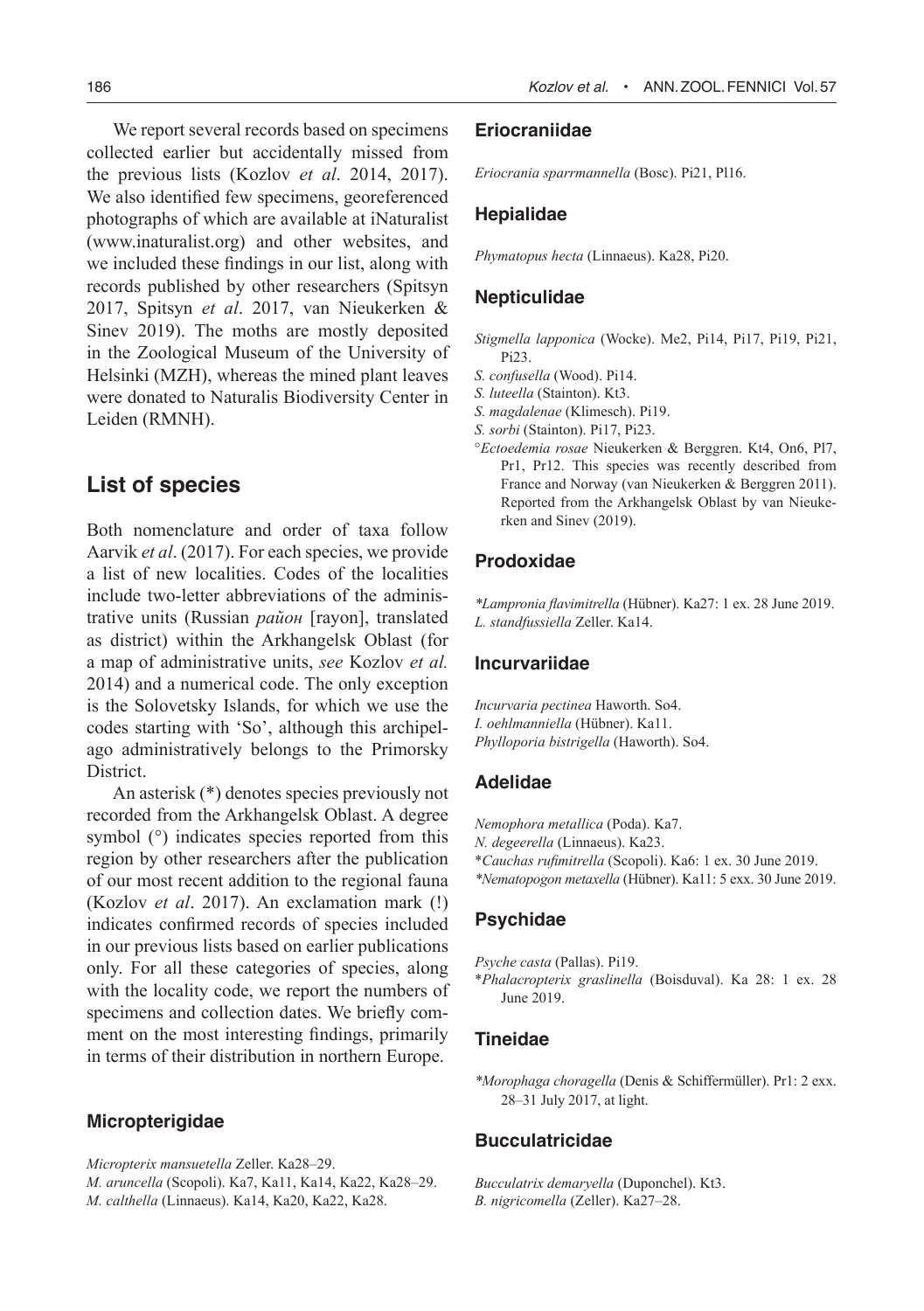# **Gracillariidae**

*Caloptilia stigmatella* (Fabricius). Pr5.

*Phyllonorycter strigulatella* (Lienig & Zeller). Kh20, Pi15, Pi22, Pi23.

#### **Yponomeutidae**

*Yponomeuta evonymella* (Linnaeus). Pi1.

- *Swammerdamia caesiella* (Hübner). Ka14.
- *Paraswammerdamia conspersella* (Tengström). Pi1, Pi14, Pi21.

# **Argyresthiidae**

*Argyresthia brockeella* (Hübner). Ka1, Ka6.

- *A. pygmaeella* (Denis & Schiffermüller). Ka14, Ka20, Ka22. *\*A. curvella* (Linnaeus). Pr1: 1 ex. 28–31 July 2017, at light. *A. retinella* Zeller. So6.
- *A. conjugella* Zeller. Ka1, Pi17.

#### **Plutellidae**

*Plutella xylostella* (Linnaeus). Ka7, Ka11, Ka14, Ka28–29.

#### **Glyphipterigidae**

*Glyphipterix simpliciella* (Stephens). Ka28–29. *G. thrasonella* (Scopoli). Kh20, Pi11.

## **Ypsolophidae**

*Ypsolopha parenthesella* (Linnaeus). So5.

#### **Choreutidae**

\**Prochoreutis myllerana* (Fabricius). Pr1: 1 ex. 18 June 2015 (https://www.inaturalist.org/observations/32688880). *P. ultimana* (Krulikovsky). Ka23, Ka28, So6. *Choreutis diana* (Hübner). So6.

#### **Tortricidae**

- *Philedone gerningana* (Denis & Schiffermüller). Pi16, Pi21. *Adoxophyes orana* (Fischer von Röslerstamm). Ka11. *Pandemis cinnamomeana* (Treitschke). So6. *P. heparana* (Denis & Schiffermüller). Pi1. *\*Clepsis rurinana* (Linnaeus). Ka11: 3 exx. 30 June 2019, Ka23: 1 ex. 30 June 2019.
- *Zelotherses paleana* (Hübner). Ka20, Pi15.
- *Z. unitana* (Hübner). Ka7, Ka14, Ka20, Ka22–23, Ka27–29, Kh19, Pi1, Pr1.

*Archips rosana* (Linnaeus). Kh19, Pi1, Pi22.

*Eana osseana* (Scopoli). Kh19.

- *E. argentana* (Clerck). Ka1, Ka7, Ka14, Ka20, Ka22, Ka28– 29, Kh19, Pi1, Pi12.
- \**Cnephasia asseclana* (Denis & Schiffermüller). Ka1: 1 ex. 30 June 2019, Ka7: 1 ex. 28 June 2019, Ka22: 1 ex. 30 June 2019.
- *Acleris laterana* (Fabricius). So5–6.
- *A. effractana* (Hübner). So6.
- *A. variegana* (Denis & Schiffermüller). So6.
- *A. aspersana* (Hübner). Pi16, Pi21, So6.
- *Phtheochroa inopiana* (Haworth). Pr1.
- !*Agapeta hamana* (Linnaeus). Ka1: 1 ex. 30 June 2019, Ka11: 1 ex. 30 June 2019.
- \**Eupoecilia angustana* (Hübner). Ka14: 2 exx. 30 June 2019, Ka20: 3 exx. 30 June 2019.
- *Aethes margaritana* (Haworth). Ka20.
- *A. cnicana* (Westwood). Ka14.
- \**Cochylis hybridella* (Hübner). Ka27: 1 ex. 28 June 2019.
- *C. dubitana* (Hübner). Ka7, Ka28.
- *\*Pseudargyrotoza conwagana* (Fabricius). Pr1: 1 ex. 28–31 July 2017, at light.
- *Apotomis infida* (Heinrich). Ka11.
- *A. turbidana* Hübner. Pi20.
- *Orthotaenia undulana* (Denis & Schiffermüller). Ka23, Pi12.
- *Hedya salicella* (Linnaeus). Ka6.
- *Celypha rufana* (Scopoli). Ka1, Ka7, Kh21, Pi1, Pi12, Pi15– 16, Pi20.
- *C. striana* (Denis & Schiffermüller). Ka1, Ka11, Ka14, Ka20, Ka22.
- *C. rurestrana* (Duponchel). Pi22–23.
- *C. cespitana* (Hübner). Ka7, Ka28, Pi1, Pi19.
- *C. lacunana* (Denis & Schiffermüller). Ka20, Ka22–23, Ka28–29.
- *C. rivulana* (Scopoli). Ka1, Ka7, Ka11, Ka14, Ka20, Ka22, Ka29, Kh19, Kh21, Pi11–12, Pi15–17, Pi20–22.
- *Phiaris schulziana* (Fabricius). Pi16, Pi21.
- *Ph. micana* (Denis & Schiffermüller). Pi16.
- !*Ph. palustrana* (Lienig & Zeller). Pi21.
- *Ph. bipunctana* (Fabricius). Ka27.
- *Olethreutes arcuella* (Clerck). Ka29.
- *Lobesia virulenta* Bae & Komai. Ka14.
- *Bactra furfurana* (Haworth). Pi1, Pi11, Pr1.
- *Ancylis myrtillana* (Treitschke). Ka14.
- *A. badiana* (Denis & Schiffermüller). Ka1, Ka7, Ka20, Ka22–23, Ka27–28.
- *Rhopobota naevana* (Hübner). Pi14, Pi16, Pi21, So6.
- *Epinotia indecorana* (Zetterstedt). So6.
- *\*E. sordidana* (Hübner). So5–6: 3 exx. 25–27 August 2018.
- *E. solandriana* (Linnaeus). So6.
- *Epinotia brunnichiana* (Linnaeus). So5–6.
- *E. subocellana* (Donovan). Ka14, Ka27.
- *E. ramella* (Linnaeus). Pi1.
- *E. tetraquetrana* (Haworth). Ka28.
- *E. cinereana* (Haworth). So6.
- *E. tedella* (Clerck). Ka1, Ka7, Ka22–23, Ka27–29.
- *E. signatana* (Douglas). Pr1, Pi13.
- *E. cruciana* (Linnaeus). Ka1, Ka20, Pi12, Pi16.
- *E. nanana* (Treitschke). Ka1, Ka22, Ka27.
- *E. crenana* (Hübner). So6.
- *Eucosma obumbratana* (Lienig & Zeller). Pr1.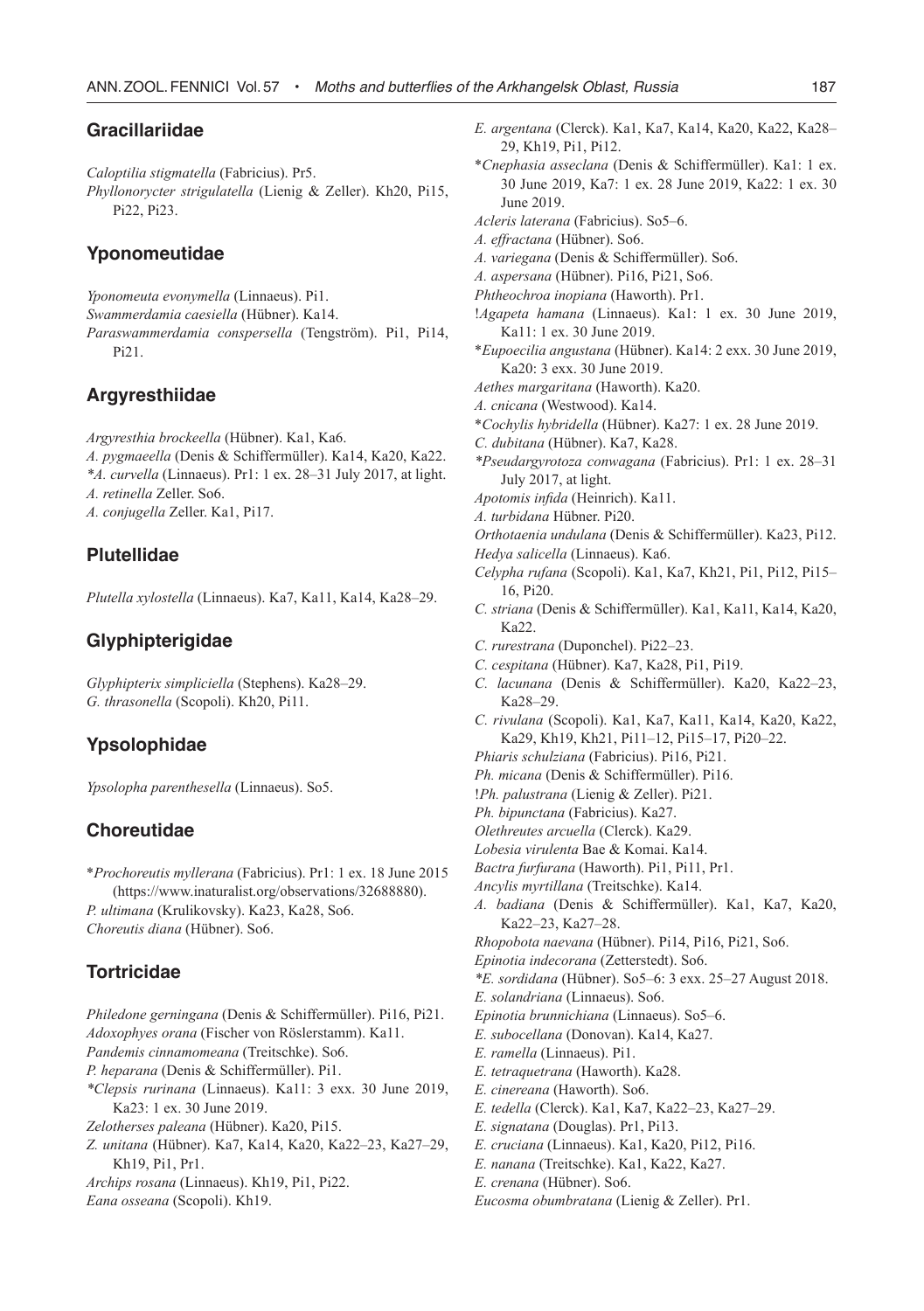- *E. cana* (Haworth). Ka14, Ka20, Ka22, Ka27, Pi1, Pr1.
- *E. hohenwartiana* (Denis & Schiffermüller). Ka1, Ka7, Ka11, Ka14, Ka20, Pi12, Pi15.
- *Epiblema sticticana* (Fabricius). Ka1, Ka22–23.
- *E. grandaevana* (Lienig & Zeller). Pr1, Pi1.
- \**Gypsonoma oppressana* (Treitschke). Ka1: 1 ex. 29 June 2019. The moth was collected in the town of Kargopol, where its host plants, cultivated poplars, are common.
- *Notocelia roborana* (Denis & Schiffermüller). Pi1.
- *\*N. trimaculana* (Haworth). Kh19: 1 ex. 2 August 2017. A somewhat surprising record, because in Europe larvae of this species feed on native *Crataegus* spp., which are missing from the native flora of the Arkhangelsk Oblast (Schmidt 2005). Occurs on the Åland Islands (Kullberg *et al*. 2002) and in the Baltic states (Aarvik *et al*. 2017), where it has not been observed to feed on commonly cultivated American hawthorns.
- *\*Rhyacionia pinivorana* (Lienig & Zeller). Ka22: 1 ex. 30 June 2019, On9: 1 ex. 10 July 2014 (https://www.inaturalist.org/observations/18575990).
- *Dichrorampha plumbana* (Scopoli). Ka11, Ka14, Ka28.
- *D. uralensis* (Danilevsky). Ka1, Ka14.
- *D. aeratana* (Pierce & Metcalfe). Ka28.
- *D. consortana* (Stephens). Ka11, Ka14.
- *D. acuminatana* (Lienig & Zeller). Kh21.
- *D. simpliciana* (Haworth). Kh19.
- *D. sequana* (Hübner). Ka7, Ka20, Ka22, Ka28.
- *D. vancouverana* McDunn. Pi12.
- \**D. alpinana* (Treitschke). Ka28: 1 ex. 28 June 2019.
- *D. petiverella* (Linnaeus). Ka14, Ka27–28.
- *D. obscuratana* (Wolff). Ka7, Ka22, Ka29.
- *D. agilana* (Tengström). Ka7, Ka20, Ka22, Ka28.
- *Grapholita compositella* (Fabricius). Ka7, Ka20, Ka22, Ka27–29, Kh19, Pi12, Pi22.
- *G. orobana* Treitschke. Ka28.
- *G. tenebrosana* Duponchel. Pi11.
- *Pammene germmana* (Hübner). Pi16.
- *P. aurana* (Fabricius). Ka7.
- *Cydia nigricana* (Fabricius). Ka28–29, Kh19.
- *Lathronympha strigana* (Fabricius). Ka7, Ka22, Ka28, Pi12, Pi16–17, Pi19, Pi21.

# **Zygaenidae**

*Zygaena osterodensis* Reiss. Ka7. *Z. viciae* (Denis & Schiffermüller). Ka7, Ka14.

## **Oecophoridae**

*Denisia similella* (Hübner). Pi1.

#### **Depressariidae**

*Exaeretia ciniflonella* (Lienig & Zeller). So6. *Agonopterix heracliana* (Linnaeus). So6. *A. angelicella* (Hübner). Pi1. *Depressaria sordidatella* Tengström. Pi1, Pi19. *Hypercallia citrinalis* (Scopoli). Ka14, Ka28.

\**Ethmia pyrausta* (Pallas). Pi15: larva collected from *Thalictrum minus*; 1 ex. emerged on 20 March 2018. The species is considered critically endangered in Finland, where a few stable populations occur on the Åland Islands (Kullberg *et al*. 2002). In Sweden, this species is distributed in more northern regions. It prefers grazed, sunny, moist meadows with *Thalictrum* spp. The moth flies in daytime very early in the season, and is likely overlooked in northern regions of European Russia.

#### **Gelechiidae**

- *Aproaeremia cinctella* (Clerck). Pi12.
- \**Mesophleps silacella* (Hübner). Ka22: 1 ex. 30 June 2019. A bit surprising record of a species living on *Helianthemum* spp. on dry calcareous meadows. In Fennoscandia, this species reaches Stockholm and occurs on the Åland Islands (Kullberg *et al*. 2002) as well as in the Baltic states (Aarvik *et al*. 2017). It was reported from the northern coast of the Gulf of Finland as occasional vagrant only. The northernmost records in Russia are from the north-western region (Sinev 2019).
- *Dichomeris limosellus* (Schläger). Pi1.
- *Acompsia cinerella* (Clerck). Ka7, Ka27–28, Pi1.
- \**Bryotropha affinis* (Haworth). Ka7: 1 ex. 28 June 2019. In Finland, this rare species is associated with coastal habitats. Its larva lives on mosses growing in sandy and dry habitats like dunes, roadsides, heathlands and gravel pits. The nearest record is from Karelia (Sinev 2019).
- *B. similis* (Stainton). Ka11, Pi1, Pr1.
- *B. senectella* (Zeller). Kh21, Pi1, Pi12, Pi14, Pi16, Pi18, Pi20, Pr1.

*Metzneria lappella* (Linnaeus). Ka11, Ka14, Ka20, Pi1, Pr1.

- *M. metzneriella* (Stainton). Ka12, Ka27.
- *Argolamprotes micella* (Denis & Schiffermüller). Pi1.
- *Athrips tetrapunctellus* (Thunberg). Ka28.
- *Chionodes holosericellus* (Herrich-Schäffer). Ka7.
- *Gelechia muscosella* Zeller. Pr1.
- \**Scrobipalpa acuminatella* (Sircom). Ka20: 2 ex. 30 June 2019.
- *\*Scrobipalpula psilella* (Herrich-Schäffer). Pr1: 1 ex. 28–31 July 2017, at light.
- \**Caryocolum pullatella* (Tenström). Ka7: 1 ex. 28 June 2019.

#### **Elachistidae**

- *Elachista eleochariella* (Stainton). Ka28.
- \**E. kilmunella* Stainton. Ka14: 1 ex. 30 June 2019, Ka22: 1 ex. 30 June 2019.
- *E. albifrontella* (Hübner). Ka28.
- *\*E. canapennella* (Hübner)*.* Pi12: 1 ex. 2 August 2017.

#### **Coleophoridae**

- *\*Coleophora expressella* Klemensiewicz. Pi1: 1 ex. 2–3 August 2017, at light.
- *C. striatipennella* Nylander. Ka14.
- \**C*. *proterella* Wikström & Tabell. Ka11: 1 ex. 30 June 2019.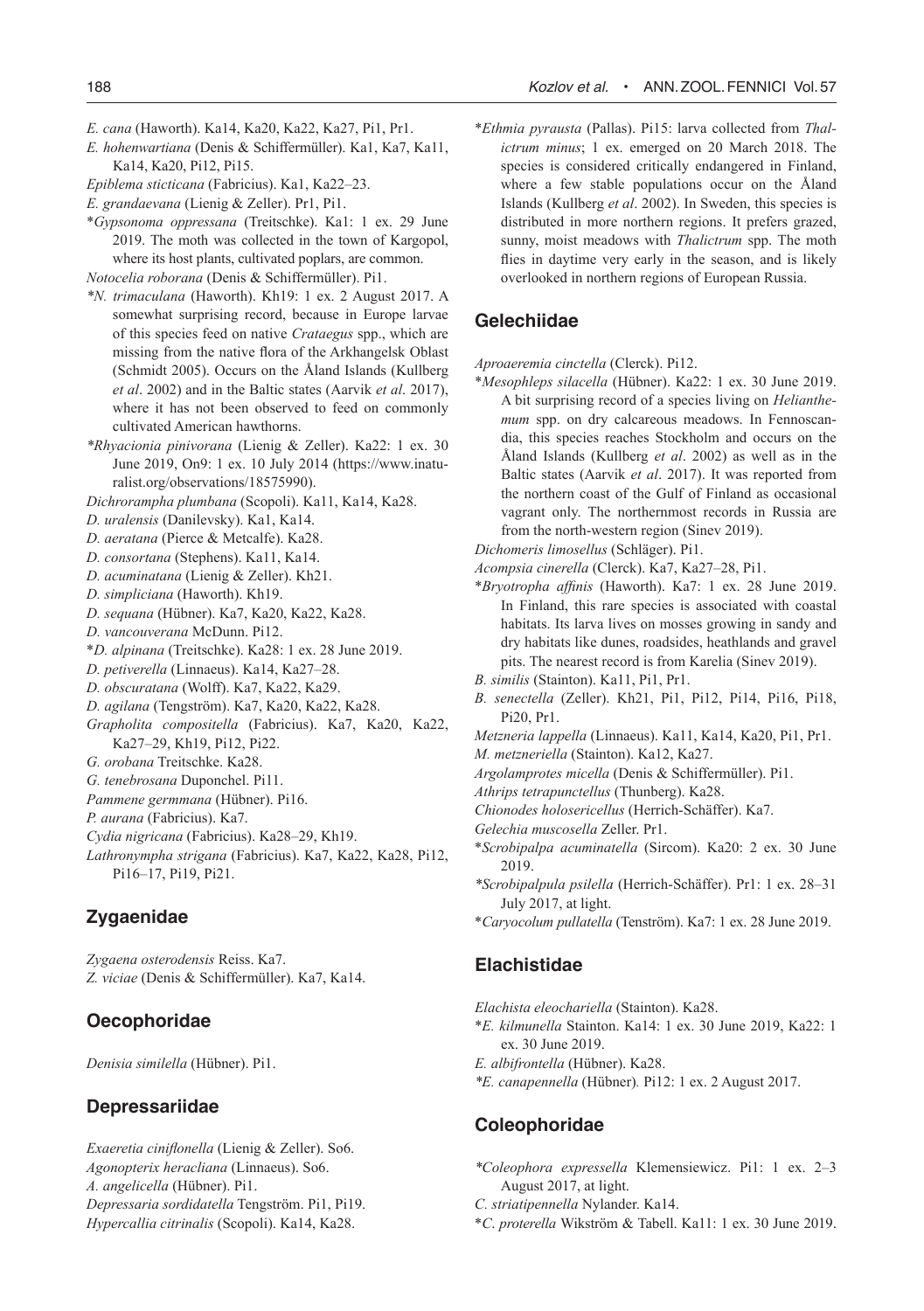Formerly overlooked species closely related to *C. virgaureae*; feeds on *Solidago virgaurea*. It has been found in Finland, Sweden, Norway, Estonia, Latvia, Germany, Hungary, Portugal and Spain. First record for Russia.

- \**C. taeniipennella* Herrich-Schäffer. Ka11: 3 exx. 30 June 2019, Ka14: 1 ex. 30 June 2019, Pr1: 1 ex. 28–31 July 2017, at light.
- *C. glaucicolella* Wood. Ka14.
- *C. gryphipennella* (Hübner). Ka27.
- *C. serratella* (Linnaeus). Ka1.
- *C. deauratella* Lienig & Zeller. Ka20, Ka27–29.
- *C. mayrella* (Hübner). Ka14.

#### **Momphidae**

*Mompha idaei* (Zeller). Ka28, Ka29. *M. raschkiella* (Zeller). Ka28, Pi16, Pi23. *M. conturbatella* (Hübner). Kh20.

#### **Scythrididae**

*Scythris inspersella* (Hübner). Pi19.

\**S. laminella* (Denis & Schiffermüller). Ka28: 3 exx. 28 June 2019. A dry meadow species, which is endangered in Fennoscandia due to habitat loss.

## **Thyrididae**

*Thyris fenestrella* (Scopoli). Ka27.

#### **Epermeniidae**

*Phaulernis fulviguttella* (Zeller). Ka7.

\**P. dentella* (Zeller). Ka22: 1 ex. 30 June 2019, Ka23: 1 ex. 30 June 2019.

### **Pterophoridae**

- *Platyptilia gonodactyla* (Denis & Schiffermüller). Ka27, Kh20, Pi1, Pi22, So6.
- *Gillmeria pallidactyla* (Haworth). Ka7, Ka11, Ka14, Ka20, Ka22, Ka27–29, Kh19, Pi1, Pi12, Pi15, Pi20, Pi22.
- *G. ochrodactyla* (Denis & Schiffermüller). Kh19, Pi19, Pr1.
- *Stenoptilia pterodactyla* (Linnaeus). Ka7, Ka20, Ka28, Kh19–21, Pi12–14, Pi17, Pi19, Pi23, Pr1.
- *\*S. veronicae* Karvonen. Kh19: 2 exx. 2 August 2017, Pi12: 1 ex. 2 August 2017, Pi19: 1 ex. 3 August 2017, Pi22: 1 ex. 3 August 2017.
- *S. bipunctidactyla* (Scopoli). Pi1, Pi12–13, Pi23, Pr1.
- *Geina didactyla* (Linnaeus). Ka7.
- *\*Oxyptilus ericitorum* (Stainton). Kh21: 1 ex. 2 August 2017.
- *Hellinsia osteodactylus* (Zeller). Ka20, Ka22, Ka27, Pi22.

*H. didactylites* (Ström). Ka7, Ka27.

# **Papilionidae**

*Papilio machaon* Linnaeus. Pi22.

#### **Hesperiidae**

*Thymelicus lineola* (Ochsenheimer). Pi22. *Ochlodes sylvanus* (Esper). Ka1, Ka27–29.

#### **Pieridae**

*Pieris rapae* (Linnaeus). So5. *P. napi* (Linnaeus). Ka7, Pi22–23. *Gonepteryx rhamni* (Linnaeus). So5.

## **Nymphalidae**

*Brenthis ino* (Rottemburg). Ka7, Ka20. *Argynnis aglaja* (Linnaeus). Kh19. *A. adippe* (Denis & Schiffermüller). Ka22. *Vanessa atalanta* (Linnaeus). So5–6 (very abundant in 2018). *V. cardui* (Linnaeus). So5. *Aglais urticae* (Linnaeus). Ka28–29. *Melitaea diamina* (Lang). Ka22. *Limenitis populi* (Linnaeus). Ka27. !*Pararge aegeria* (Linnaeus). So5: 1 ex. 28 August 2018. *Lasiommata maera* (Linnaeus). Ka27. *Coenonympha glycerion* (Borkhausen). Ka20, Ka22. *Aphantopus hyperantus* (Linnaeus). Ka7, Ka14, Ka20, Ka22, Ka27–29, Kh19, Pi12. *Erebia euryale* (Esper). Kh19.

## **Lycaenidae**

*Cyaniris semiargus* (Rottemburg). Ka1, Ka20, Ka22, Ka27– 29. *Polyommatus amandus* (Schneider). Ka1, Ka7, Ka11, Ka20,

Ka27, Ka29, Kh19, Pi22.

- *P. icarus* (Rottemburg). Pi11–12.
- *Lycaena dispar* (Haworth). Ka22, Ka29.

*L. hippothoe* (Linnaeus). Ka7.

!*Satyrium pruni* (Linnaeus). Ka7: 1 ex. 28 June 2019.

# **Pyralidae**

\**Anerastia lotella* (Hübner). Ka7: 1 ex. 28 June 2019. This species, which prefers sandy areas in Fennoscandia, was collected from a dry sandy meadow.

*Oncocera semirubella* (Scopoli). Kh21, Pi1, Pi12.

- *Sciota fumella* (Eversmann). Ka14, Ka22.
- *\*S. lucipetella* (Jalava). Ka29: 1 ex. 1 July 2019. This rarely collected, night flying species, which has been described from Finland, has recently been expanding westwards.
- \**Dioryctria simplicella* Heinemann. Pi1: 1 ex. 2–3 August 2017, at light.

*Pyla fusca* (Haworth). Pi1.

- *Hypochalcia ahenella* (Denis & Schiffermüller). Ka7.
- *Acrobasis advenella* (Zincken). Pi1, Pr1.
- *Phycitodes binaevella* (Hübner). Ka14, Ka22.
- *Pyralis farinalis* (Linnaeus). Pr1.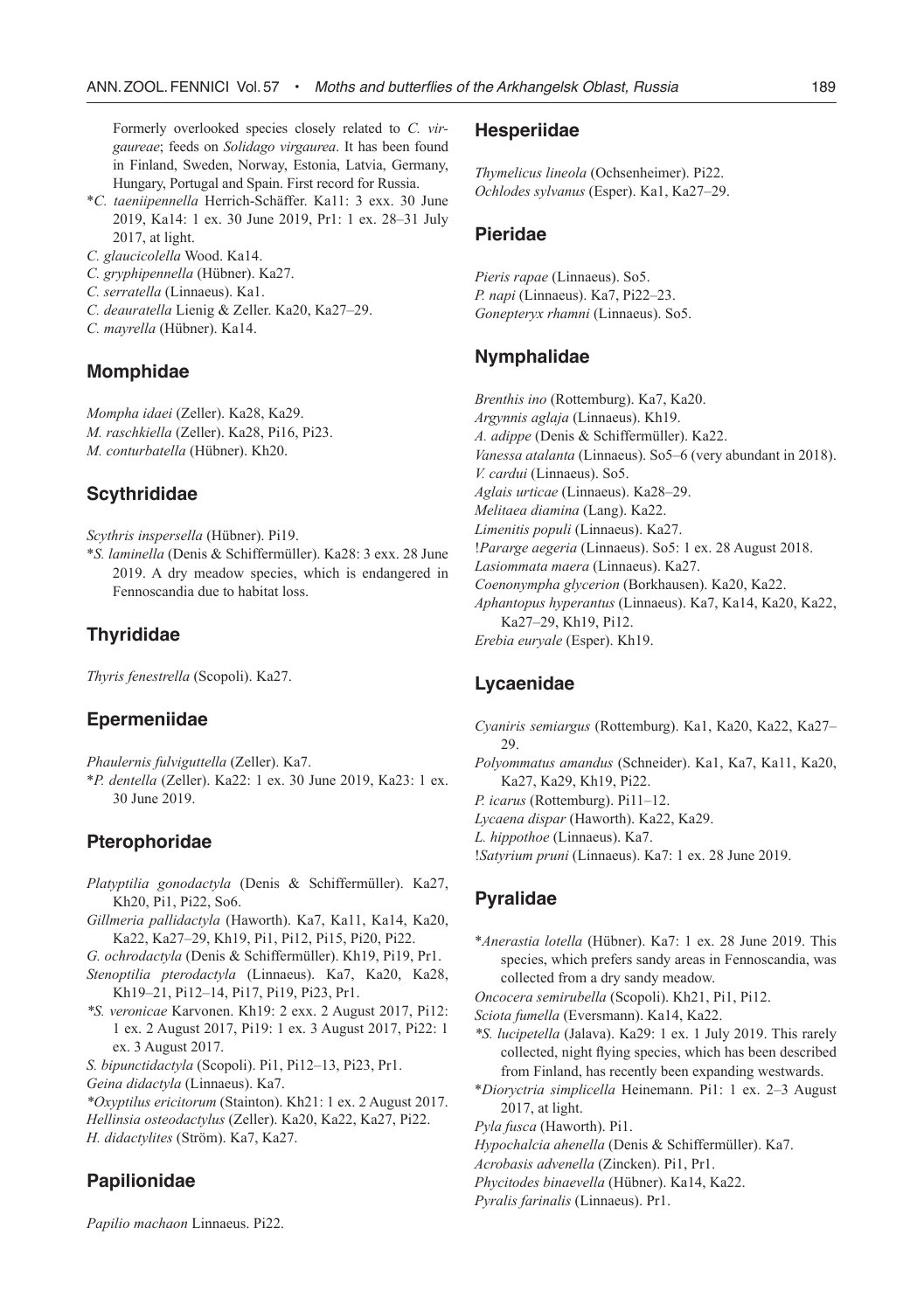# **Crambidae**

- *Paratalanta hyalinalis* (Hübner). Ka14, Ka29.
- *Pyrausta purpuralis* (Linnaeus). Pi20.
- *Nascia cilialis* (Hübner). Ka6.
- *Sitochroa verticalis* (Linnaeus). Ka29, Pi1.
- *Psammotis pulveralis* (Hübner). Ka1.
- *Anania perlucidalis* (Hübner). Ka20, Ka28, Pi1.
- *A. terrealis* (Treitschke). Pi1.
- *A. hortulata* (Linnaeus). Ka28.
- *A. fuscalis* (Denis & Schiffermüller). Ka1, Ka6–7, Ka20, Ka22, Ka27–29, Kh19, Pi1, Pi17, Pi19, Pr1.
- *Udea lutealis* (Hübner). Kh19–21, Pi1, Pi11–13, Pi15, Pi19, Pi23.
- *Patania ruralis* (Scopoli). Pr1.
- *Diasemia reticularis* (Linnaeus). Ka7, Ka22.
- *Evergestis pallidata* (Hufnagel). Pr1.
- \**Scoparia pyralella* (Denis & Schiffermüller). Ka20: 2 exx. 30 June 2019, Ka22: 2 exx. 30 June 2019.
- *S. ancipitella* (La Harpe). Pi1, Pi12, So6.
- *Catoptria permutatellus* (Herrich-Schäffer). Pi1.
- *C. margaritella* (Denis & Schiffermüller). Pi11, Pi14.
- *Agriphila straminella* (Denis & Schiffermüller). Ka1, Ka7, Ka11, Ka20, Ka22, Ka28–29, Pi14.
- *Chrysoteuchia culmella* (Linnaeus). Ka14, Ka20, Ka22.
- *Crambus pascuella* (Linnaeus). Ka1, Ka11, Ka20, Ka28–29, Kh21, Pi19.
- *C. pratella* (Linnaeus). Ka7, Kh21, Pi1, Pi12.
- *C. lathoniella* (Zincken). Ka14, Ka28–29, Kh21, Pi12.
- *C. hamella* (Thunberg). Kh19, Pi1, Pi11, Pi14, Pi16, Pi20.
- *C. perlella* (Scopoli). Ka7, Ka20, Ka22, Ka27, Ka29, Kh19, Kh21, Pi1, Pi12, Pi15, Pi22.
- *Elophila nymphaeata* (Linnaeus). Ka28.
- *Parapoynx stratiotata* (Linnaeus). Pr1.
- *Nymphula nitidulata* (Hufnagel). Pi22.

# **Drepanidae**

*Ochropacha duplaris* (Linnaeus). Ka11.

# **Geometridae**

- *Idaea serpentata* (Hufnagel). Ka1, Ka7, Ka14, Ka20, Ka22.
- *I. biselata* (Hufnagel). Ka11, Pr1.
- *I. aversata* (Linnaeus). Pr1.
- *I. straminata* (Borkhausen). Pi1.
- *Scopula immorata* (Linnaeus). Ka20, Ka22, Ka28–29, Pi15.
- *S. immutata* (Linnaeus). Ka20, Ka28–29.
- *Scotopteryx chenopodiata* (Linnaeus). Ka7, Ka14, Ka20, Ka22, Kh19–21, Pi11–13, Pi15–17, Pi19–20, Pi22.
- *Xanthorhoe quadrifasciata* (Clerck). Ka1, Ka11, Ka20, Pr1, Pi1, Pi15, Pi19.
- *X. montanata* (Denis & Schiffermüller). Ka6, Ka20, Ka23,  $K_{2}27-28$
- *X. fluctuata* (Linnaeus). Pi1.
- *Camptogramma bilineata* (Linnaeus). Ka14, Ka20, Ka22, Pi22–23.
- *Epirrhoe tristata* (Linnaeus). Ka7, Ka28.
- *E. alternata* (Müller). Ka6–7, Ka11, Ka20, Ka23, Pi1, Pi13.
- *Pelurga comitata* (Linnaeus). Pi1.
- *Spargania luctuata* (Denis & Schiffermüller). Pi1.
- *Hydriomena furcata* (Thunberg). Pi13, So6.
- *\*Polythrena coloraria* Herrich-Schäffer. Pi24: 1 ex. 22 June 2019 (photographed by J. Kinnunen). A rare eastern species, which reaches Olonets Province in Karelia (Leinonen *et al*. 2006), but has not yet been found in either Finland or the Baltic States (Aarvik *et al*. 2017).
- *Cosmorhoe ocellata* (Linnaeus). Ka20.
- *Eulithis prunata* (Linnaeus). Pi1, Pi15, Pi19.
- *E. testata* (Linnaeus). Pi16.
- *E. populata* (Linnaeus). Pi1, Pi15–16, Pi19, Pi21–22, So6.
- *E mellinata* (Fabricius). Ka14.
- *Ecliptoptera silaceata* (Denis & Schiffermüller). So6.
- *Chloroclysta miata* (Linnaeus). So6.
- *Dysstroma citrata* (Linnaeus). Pi13, Pi22, So5.
- *Colostygia aptata* (Hübner). Pi1, Pi13, Pi15, Pi19.
- *Epirrita autumnata* (Borkhausen). So6.
- *Hydrelia flammeolaria* (Hufnagel). Ka14, Ka28.
- *Rheumaptera hastata* (Linnaeus). Ka27, Pi11.
- *\*Rheumaptera undulata* (Linnaeus). Ka6: 1 ex. 30 June 2019, Ka14: 2 exx. 30 June 2019.
- *Mesotype didymata* (Linnaeus). Pi1.
- *Perizoma albulata* (Denis & Schiffermüller). Ka14, Ka28.
- *Martania taeniata* (Stephens). Ka23.
- *Eupithecia tenuiata* (Hübner). Pi1, Pr1.
- *E. plumbeolata* (Haworth). Ka28.
- *E. pygmaeata* (Hübner). Ka7.
- *E. pusillata* (Denis & Schiffermüller). Kh10.
- *E. virgaureata* Doubleday. Ka22, Ka27.
- \**E. groenblomi* Urbahn. Pr1: 1 exx. 28–31 July 2017, at light. A rarely collected species, whose larvae feed on *Solidago* flowers. The nearest records are from southern Karelia (Kutenkova *et al*. 2015) and southern Finland (https://laji.fi/en), but the species was also reported from Middle Ural, Kurily Islands and Primorye Region (Sinev 2019).
- *E. absinthiata* (Clerck). Pr1.
- *E. succenturiata* (Linnaeus). Pi1.
- *Odezia atrata* (Linnaeus). Ka7, Ka14, Ka20, Ka22, Ka28.
- *Carsia sororiata* (Hübner). Pi14, Pi16, Pi21.
- *Pterapherapteryx sexalata* (Retzius). Ka28.
- *Lomaspilis marginata* (Linnaeus). Ka27–28.
- *Epione repandaria* (Hufnagel). So6.
- *Macaria notata* (Linnaeus). Ka27.
- *M. alternata* (Denis & Schiffermüller). Ka6, Ka11, Ka28.
- *M. signaria* (Hübner). Ka27.
- *M. wauaria* (Linnaeus). Kh20, Pi1, Pi13, Pi15, So6.
- *M. brunneata* (Thunberg). Kh19, Kh21, Pi1, Pi11, Pi14, Pi16, Pi19, Pi21–23.
- *Chiasmia clathrata* (Linnaeus). Ka22, Ka27–29.
- *Biston betularia* (Linnaeus). Pr1.
- *Arichanna melanaria* (Linnaeus). Kh21, Pi1.
- *Crocallis elinguaria* (Linnaeus). Pi1.
- *Cabera pusaria* (Linnaeus). Ka27–28.
- *C. exanthemata* (Scopoli). Ka1, Ka6, Ka27–28, Kh19.
- *Hylaea fasciaria* (Linnaeus). Pi1.
- *Jodis lactearia* (Linnaeus). Ka11.
- *J. putata* (Linnaeus). Ka27.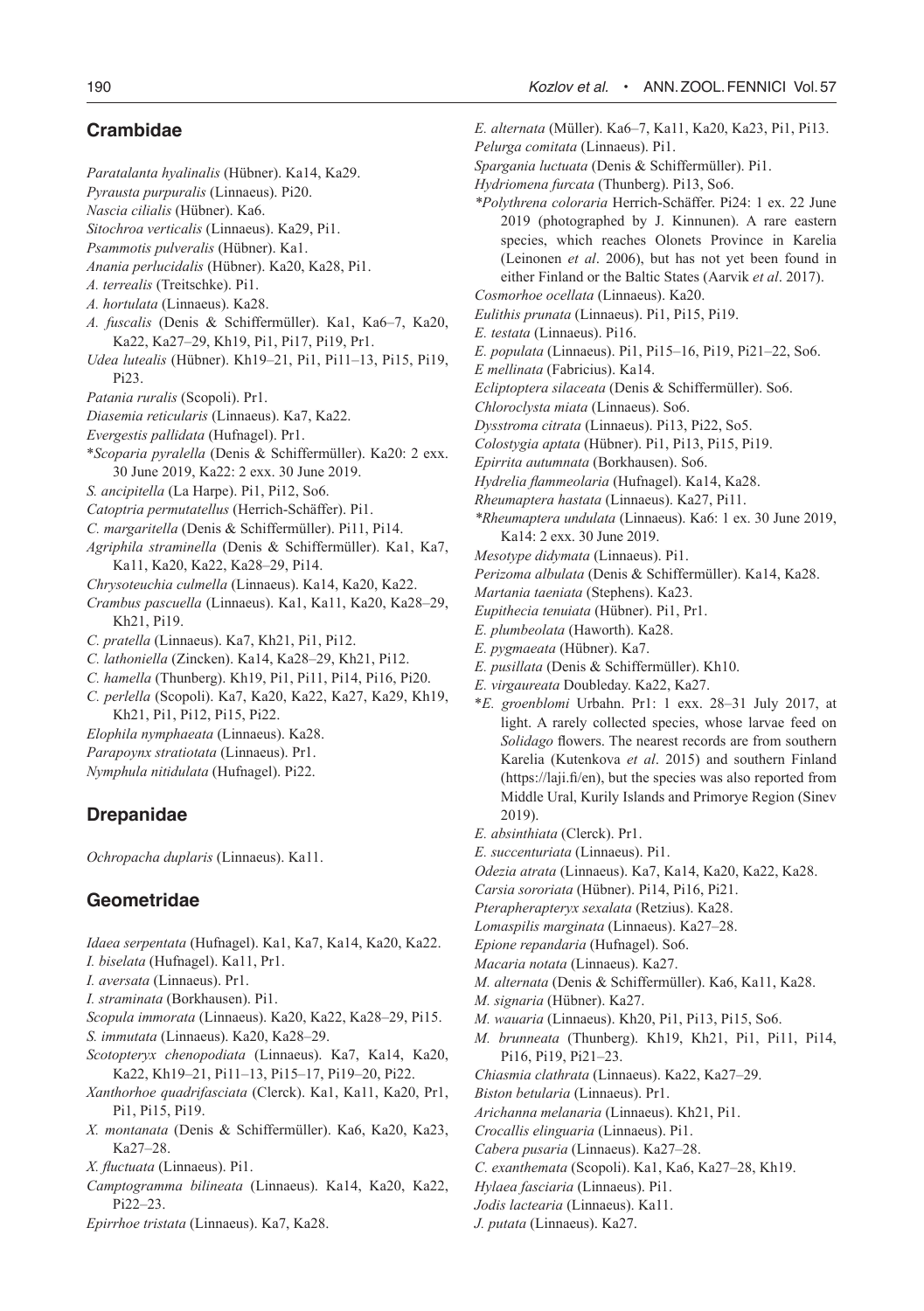## **Notodontidae**

*Notodonta torva* (Hübner). Pi21.

*N. ziczac* (Linnaeus). So6.

*Ptilodon capucina* (Linnaeus). Ka27.

*\*Clostera albosigma* Fitch. Pr1: 1 ex. 25 June 2011 (http:// macroid.ru/showphoto.php?photo=118234). The westernmost confirmed record of this Holarctic species, which was not previously reported west of Mari El Republic in Russia, where a single specimen was collected (*see* Matveev *et al*. 1999). Old records from Estonia have been considered questionable, because moths were insufficiently labelled or the specimens were lost (Jürivete *et al*. 2000). The record from Arkhangelsk may shed some light on the old Estonian records.

# **Erebidae**

*Rivula sericealis* (Scopoli). Pi1, Pr1, Ka11, Ka14, Ka29, Kh20.

- *Hypena proboscidalis* (Linnaeus). Ka7, Ka29, Pr1, Pi19.
- \**Orgyia recens* (Hübner). On1: 1 ex. 27 June 2016 (https:// www.inaturalist.org/observations/19016104).
- *O. antiqua* (Linnaeus). Kh20–21.

\**O. antiquoides* (Hübner). Pi16: 1 ex. 4 August 2017.

*Thumatha senex* (Hübner). Ka11.

*Cybosia mesomella* (Linnaeus). Ka11, Ka28.

*Atolmis rubricollis* (Linnaeus). Ka11.

*Eilema lurideola* (Zincken). Pi1.

!*Phragmatobia fuliginosa* (Linnaeus). Pr1: 2 exx. 28 May 2012 (https://www.inaturalist.org/observations/32483634).

*°Arctia flavia* (Fuessly). Vt7 (Spitsyn *et al*. 2017). Scattered populations of this Euro-Siberian species occur in subalpine regions of central Europe.

*Polypogon tentacularia* (Linnaeus). Ka1, Ka7, Ka20, Ka22, Ka27–29, Pi19.

*Hypenodes humidalis* Doubleday. Pi14, Pi21.

*\*Schrankia costaestrigalis* (Stephens). So6: 1 ex. 25–26 August 2018, at light.

*Lygephila pastinum* (Treitschke). Pi1.

*Euclidia glyphica* (Linnaeus). Ka20, Ka22, Ka29.

# **Noctuidae**

*Abrostola tripartita* (Hufnagel). Pi1. *Diachrysia chrysitis* (Linnaeus). Pr1, Pi1. *D. stenochrysis* (Warren). Pr1, Pi1. *Autographa pulchrina* (Haworth). Pi1, Pr1. *A. gamma* (Linnaeus). So5. *A. macrogamma* (Eversmann). Pi1, Pr1. *A. bractea* (Denis & Schiffermüller). Pi1, Pi22. *Syngrapha interrogationis* (Linnaeus). Kh19–21, Pi1, Pi19, Pi22, Pr1. *Plusia putnami* (Grote). Pi1. *Deltote pygarga* (Hufnagel). Ka20, Ka27–28. *D. bankiana* (Fabricius). Ka20, Ka22, Ka28–29. *Allophyes oxyacanthae* (Linnaeus). So6. °*Brachionycha nubeculosa* (Esper). Pr1 (Spitsyn 2017). *Elaphria venustula* (Hübner). Ka14.

- *Caradrina morpheus* (Hufnagel). Pi1, Pr1.
- *C. petraea* Tengström. Pi1.
- *Hydraecia micacea* (Esper). So6.
- *Amphipoea fucosa* (Freyer). Pi1.
- *Phragmatiphila nexa* (Hübner). So6.
- *Apamea crenata* (Hufnagel). Pi1.
- *A. lateritia* (Hufnagel). Pi1.
- *\*A. rubrirena* (Treitschke). Pi1: 1 ex. 28–31 July 2017, at light.
- *Resapamea hedeni* (Graeser). Pr1.
- *Mesoligia furuncula* (Denis & Schiffermüller). Pi1, Pr1.
- *Oligia strigilis* (Linnaeus). Pi1.
- *Xanthia togata* (Esper). So6.
- *\*Dasypolia templi* (Thunberg). So6: 4 exx. 25–26 August 2018, at light.
- *\*Mniotype satura* (Denis & Schiffermüller). So6: 1 ex. 25–26 August 2018, at light.
- *Cerapteryx graminis* (Linnaeus). Pi1.
- *Lacanobia suasa* (Denis & Schiffermüller). Pi1.
- *Ceramica pisi* (Linnaeus). So6.
- *Mythimna impura* (Hübner). Pi22, Pr1.
- !*Euxoa recussa* (Hübner). Pi1: 2 exx. 2–3 August 2017, at light. This species is now endangered in Finland due to the loss of open dry habitats.
- !*Agrotis clavis* (Hufnagel). Pi1: 1 ex. 2–3 August 2017, at light.
- *Diarsia rubi* (Vieweg). Pi1.
- *Cryptocala chardinyi* (Boisduval). Pi1.
- *Eurois occulta* (Linnaeus). Pi1.
- *Anaplectoides prasina* (Denis & Schiffermüller). Pi1.
- !*Xestia alpicola* (Zetterstedt). Pi13: 1 ex. 3 August 2017.
- *X. baja* (Denis & Schiffermüller). Pi1, Pi15, Pr1.
- *Protolampra sobrina* (Duponchel). Pi1.
- \**Naenia typica* (Linnaeus). Pr1: 1 ex. 28–31 July 2017, at light.

## **Nolidae**

\**Earias clorana* (Linnaeus). Kh20: larvae fed inside a shelter created from 5–6 uppermost leaves of *Epilobium angustifolium* and pupated in 3–5 days after collection; 2 exx. emerged on 20 March 2018. This finding is surprising, because the larva of this species usually feeds on willows (http://www.nhm.ac.uk/hosts).

#### **Excluded species**

*Recurvaria nanella* (Denis & Schiffermüller). Kh9. This finding was reported by Kozlov *et al*. (2013) based on a leaf mine collected from birch. Re-examination of the mined leaf showed that the identity of a leafminer is uncertain (E. J. van Nieukerken pers. comm.). We therefore did not include this record in the current list.

# **Discussion**

Collection of moths and butterflies in the city of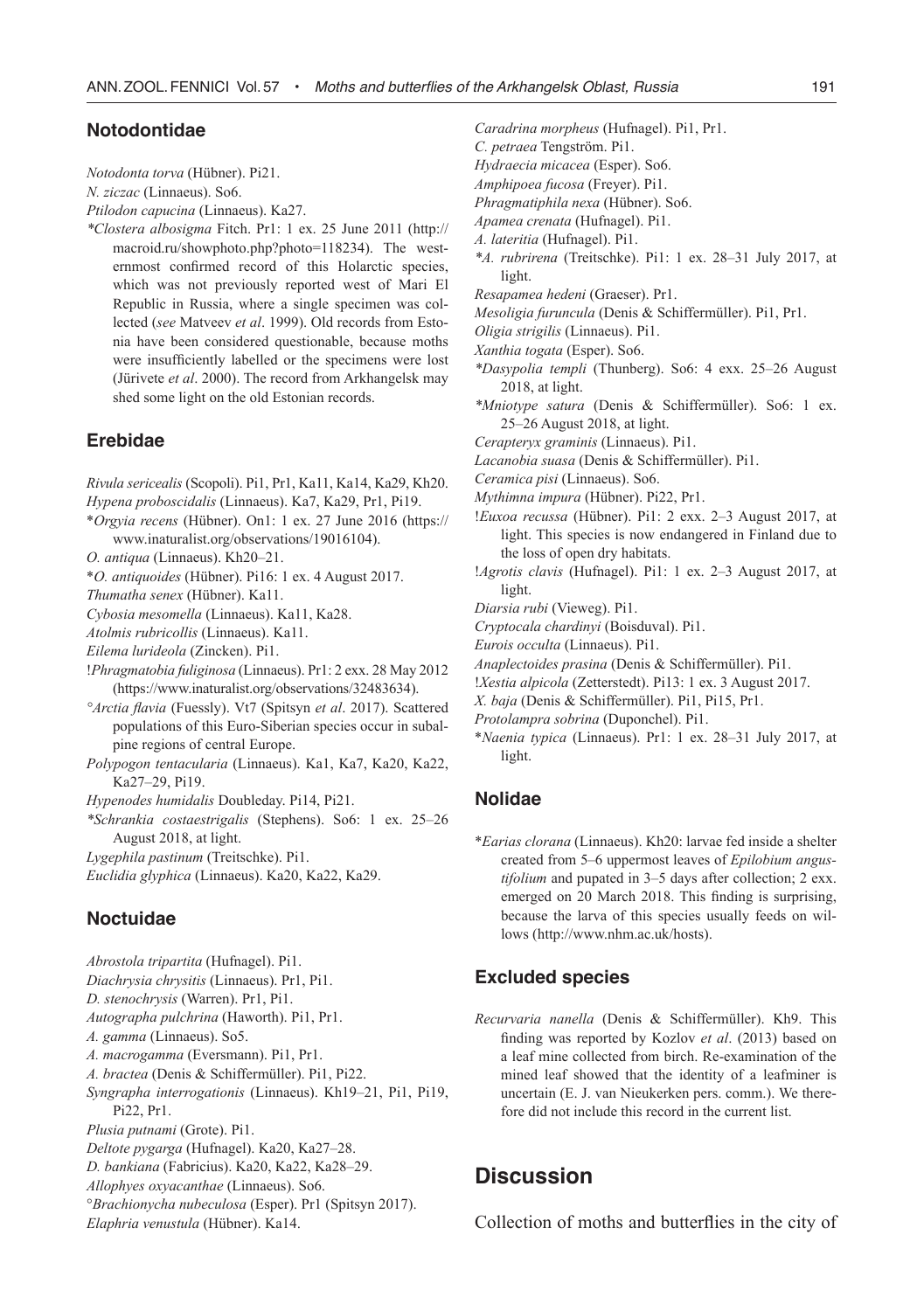Arkhangelsk, Solovetsky Islands, Pinezhsky and Kargopolsky districts of the Arkhangelsk Oblast between 2017 and 2019, analysis of published data and identification of occasional samples resulted in the addition of 49 species to our regional list. After the removal of duplicated records of two species, *Ectoedemia minimella* and *Phiaris bipunctana*, each of which was counted twice in our earlier publications (Kozlov *et al*. 2014, 2017), the fauna of the Arkhangelsk Oblast now includes 1188 species of moths and butterflies (639 species of microlepidoptera and 549 species of macrolepidoptera). Among these, records of 77 species, included in the list based on earlier publications only, still require confirmation.

Although during our two previous visits we had intensively collected moths and butterflies in the Kargopol District, about half of the species that are new for the Arkhangelsk Oblast originated from the surroundings of Kargopol. This result suggests that further collection will be most productive along the southern border of the Oblast. Our expectations to find some eastern species in the surroundings of Karpogory, inspired by the famous work of Seebom (1880), were not met, as the fauna of the sampled localities was typical for the boreal forest zone of Fennoscandia.

From the European perspective, the most interesting distributional records were those of the recently described species, *Ectoedemia rosea* and *Coleophora proterella*, and of the eastern species, *Arctia flavia* and *Clostera albosigma*. *Arctia flavia*, discovered in the eastern part of the Arkhangelsk Oblast by Spitsyn *et al*. (2017), is mainly Euro-Siberian, but it also occurs in the mountain regions of central Europe. The records of *Sciota lucipetella*, *Polythrena coloraria* and *Eupithecia groenblomi* in the Arkhangelsk Oblast filled in the gaps in the distribution of these rarely observed Euro-Siberian taiga species, suggesting that their occurrence in Russia may be much wider than currently thought.

Moth species associated with cultivated park and garden plants, including *Pseudargyrotoza conwagana*, *Gypsonoma oppressana* and *Notocelia trimaculana*, were hardly expected in the Arkhangelsk Oblast. Particularly surprising was the record of *N. trimaculana*, which is found

in Finland only on the Åland Islands (Kullberg *et al*. 2002). *Bryotropha affinis* occurs in Finland on sandy heaths in coastal areas, whereas the only specimen from the Arkhangelsk Oblast was found on a sandy dry meadow, several hundred meters from the shore of a medium-sized lake. The record of *Mesophleps silacella* in the surroundings of Kargopol may indicate the existence of an overlooked habitat of its endangered host plant, *Helianthemum rupifragum*, known so far in the Arkhangelsk Oblast only from the Pinezhsky District (Novoselov 2008). However, *M. silacella* migrates occasionally to the southern coastal regions of Finland from southwestern Europe; therefore, its record in the Arkhangelsk Oblast could also be a result of migration.

As many as 62 species in our list are classified as threatened in Finland (Hyvärinen *et al*. 2019). Among these, 5 species are critically endangered (*Capricornia boisduvaliana*, *Pammene aurana*, *Ethmia pyrausta*, *Cupido minimus* and *Pyrrhia exprimens*), 21 endangered and 36 vulnerable. Most of these species are associated with open habitats created and maintained by humans, with semi-natural dry and mesic meadows, and with different kinds of coastal habitats. In Finland, these species suffer primarily from overgrowing of meadows and other open habitats (Hyvärinen *et al*. 2019), and based on our observations, this environmental threat is also present in the Arkhangelsk Oblast due to declines in animal husbandry and agricultural activities. Several of these species are likely candidates for the Red List of the Arkhangelsk Oblast, which now includes only one Lepidoptera, *Parnassius mnemosyne* (Novoselov 2008).

Our faunistic research in the Arkhangelsk Oblast, which started in 2009, has combined short-term (usually between 30 and 90 minutes) intensive netting by two to three persons at multiple localities, light trapping at a few sites, and a dedicated search for larvae of particular species, such as Psychidae and leafminers, which are difficult to collect by netting. Our list of moths and butterflies of the Arkhangelsk Oblast is now based on 6431 georeferenced species' records from 219 localities, which represent all types of habitats occurring in the study region. However, the comparison with the Finnish fauna, which now includes 2587 species of moths and but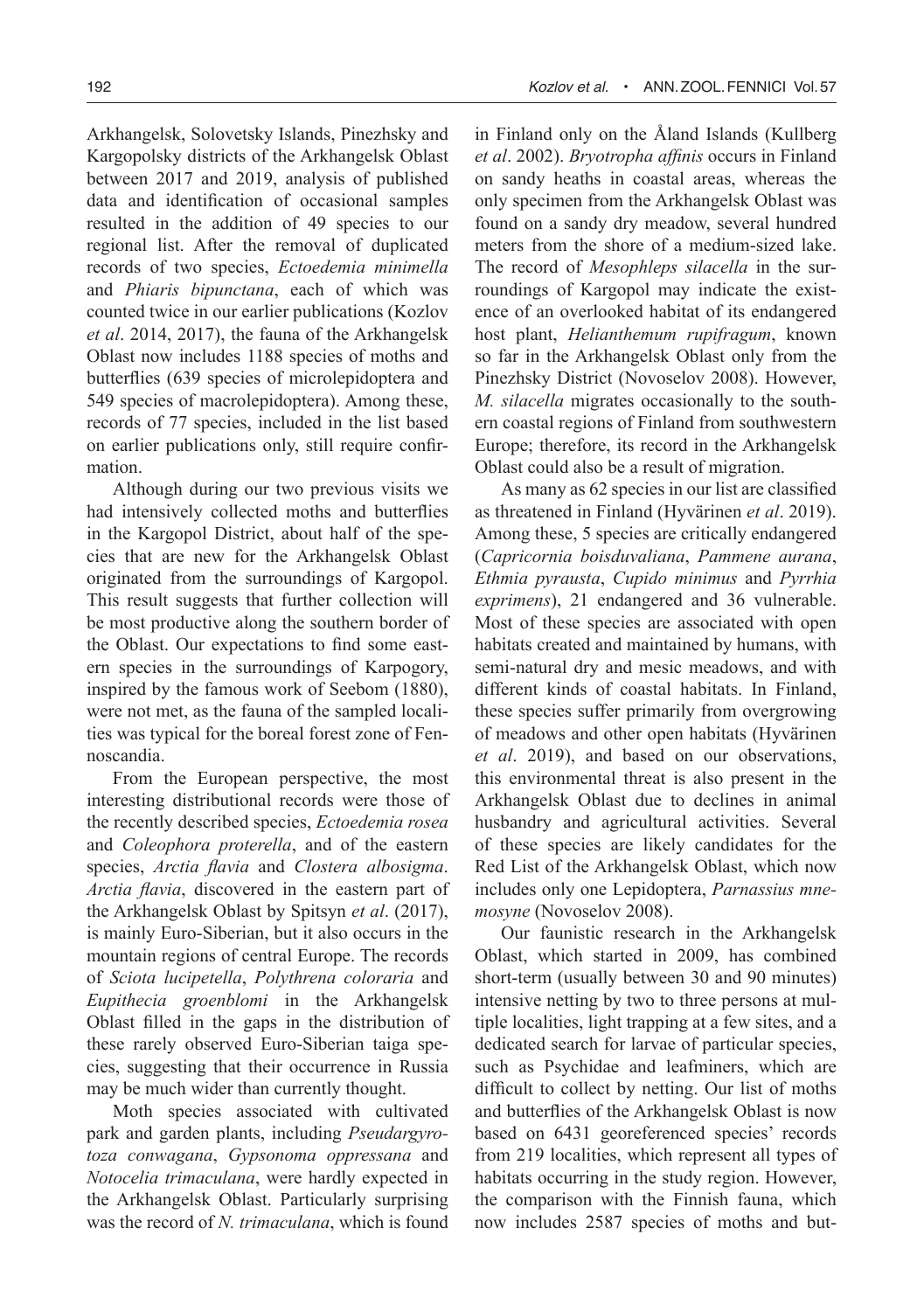terflies (Aarvik *et al*. 2017), has clearly demonstrated that our list is far from complete. Based on the analysis of host plants and of the distribution ranges of Lepidoptera in Finland and in the neighbouring areas, we estimate that some 400 to 600 species are very likely to be found in the Arkhangelsk Oblast, and thus the regional fauna of Lepidoptera may total 1600 to 1800 species.

#### **Acknowledgements**

We are grateful to A. Popova for fieldwork assistance, to E. J. van Nieukerken for identification of leaf miners, to L. Kaila for identification of Elachistidae, to S. Sinev for providing access to Russian publications, to J. Kinnunen for the locality data of *Polythrena coloraria* and to T. Tammaru for useful comments on an earlier draft of this manuscript. This work was supported by the Academy of Finland (projects 276671, 308639, 311929 and 316185) and the Percy Sladen Memorial Fund.

# **References**

- Aarvik, L., Bengtsson, B. Å., Elven, H., Ivinskis, P., Jürivete, U., Karsholt, O., Mutanen, M. & Savenkov, N. 2017: Nordic-Baltic checklist of Lepidoptera. — *Norwegian Journal of Entomology*, Supplement 3: 1–236.
- Diffenbaugh, N. S. & Field, C. B. 2013: Changes in ecologically critical terrestrial climate conditions. — *Science*  341: 486–492.
- Hyvärinen, E., Juslén, A., Kemppainen, E., Uddström, A. & Liukko, U.-M. (eds.) 2019: *The 2019 Red List of Finnish Species*. — Ympäristöministeriö & Suomen ympäristökeskus, Helsinki.
- Jürivete, U., Kaitila, J., Kesküla, T., Nupponen, K., Viidalepp, J. & Õunap, E. 2000: *Eesti liblikad. Kataloog. Estonian Lepidoptera. Catalogue*. — Eesti Lepidopteroloogide Selts, Tallinn.
- Kozlov, M. V., Kullberg, J. & Zverev, V. 2014: Moths and butterflies (Lepidoptera) of the Arkhangelsk oblast of Russia: an annotated checklist. — *Entomologica Fennica* 25: 113–141.
- Kozlov, M. V., Kullberg, J. & Zverev, V. 2017: New records of Lepidoptera from Arkhangelsk oblast of Russia. — *Entomologica Fennica* 28: 169–182.
- Kozlov, M. V., Kullberg, J. & Zverev, V. 2019: Moths and butterflies (Insecta: Lepidoptera) of the continental part of the Nenets Autonomous Okrug, Russia. — *Entomologica Fennica* 30: 72–89.
- Kozlov, M. V., van Nieukerken, E. J., Zverev, V. & Zvereva, E. L. 2013: Abundance and diversity of birch-feeding leafminers along latitudinal gradients in northern Europe. — *Ecography* 36: 1138–1149.
- Kullberg, J., Albrecht, A., Kaila, L. & Varis, V. 2002: *Checklist of Finnish Lepidoptera* — Suomen perhosten

luettelo. — *Sahlbergia* 6: 45–190.

- Kutenkova, N. N., Gorbach, V. V., Polevoi, A. V. & Humala, A. E. [Кутенкова, Н. Н., Горбач, В. В., Полевой, А. В. & Хумала, А. Э.] 2015: New data from Karelia for the Catalogue of Lepidoptera of Russia. — *Euroasian Entomological Journal* 14: 299–308. [In Russian].
- Leinonen, R., Kutenkova, N., Ahola, M., Itämies, J. & Vikberg, V. 2006: The ecology, genitalia and larval morphology of *Polythrena coloraria* Herrich-Schäffer, 1855 (Lepidoptera: Geometridae), with records of its egg parasitoid *Telenomus acarnas* Kozlov & Kononova, 1977 (Hymenoptera: Scelionidae). — *Entomologica Fennica* 17: 56–64.
- Matveev, V. A., Söderman, G., Lundsten, K. E., Mikkola, K., Popov, A. I., Safin, M. G., Matveev, I. G. & Gol'tsova, N. I. [Матвеев, В. А., Седерман, Г., Лундстен, К. Э., Миккола, К., Попов, А. И., Сафин, М. Г., Матвеев, И. Г. & Гольцова, Н. И.] 1999: [*Fauna of moths and butterflies (Macrolepidoptera) of specifically protected areas of Mari El Republic*]. — Mari State University, Yoshkap-Ola. [In Russian].
- Novoselov, A. P. [Новоселов, А. П.] (ed.) 2008: [*Red Data Book of the Arkhangelsk region*]. — Committee on the ecology of the Arkhangelsk Region, Arkhangelsk. [In Russian].
- Pearson, R. G., Phillips, S. J., Loranty, M. M., Beck, P. S. A., Damoulas, T., Knight, S. J. & Goetz, S. J. 2013: Shifts in Arctic vegetation and associated feedbacks under climate change. — *Nature Climate Change* 3: 673–677.
- Pecl, G. T., Araujo, M. B., Bell, J., Blanchard, J., Bonebrake, T. C., Chen, I., Clark, T. D., Colwell, R. K., Danielsen, F., Evengard, B., Falconi, L., Ferrier, S., Frusher, S., Garcia, R. A., Griffis, R. B., Hobday, A. J., Janion-Scheepers, C., Jarzyna, M. A., Jennings, S., Lenoir, J., Linnetved, H. I., Martin, V. Y., McCormack, P. C., McDonald, J., Mitchell, N. J., Mustonen, T., Pandolfi, J. M., Pettorelli, N., Popova, E., Robinson, Sh. A., Scheffers, B. R., Shaw, J. D., Sorte, C. J. B., Strugnell, J. M., Sunday, J. M., Tuanmu, M.-N., Vergés, A., Villanueva, C., Wernberg, Th., Wapstra, E. & Williams, S. E. 2017: Biodiversity redistribution under climate change: impacts on ecosystems and human well-being. — *Science* 355: 1–9.
- Seebohm, H. 1880: *Siberia in Europe: a visit to the Valley of the Petchora in North-East Russia; with descriptions of the natural history, migration of birds, etc*. — John Murray, London.
- Sinev, S. Yu. [Синёв, С. Ю.] (ed.) 2008: [*Catalogue of the Lepidoptera of Russia*]. — KMK Scientific Press, St. Petersburg & Moscow. [In Russian].
- Sinev, S. Yu. [Синёв, С. Ю.] (ed.) 2019: [*Catalogue of the Lepidoptera of Russia*, 2nd ed.] — Zoological Institute, St. Petersburg. [In Russian].
- Schmidt, V. M. [Шмидт, В. М.] 2005: *Flora of the Arkhangelsk Oblast*. — St. Petersburg University, St. Petersburg. [In Russian].
- Spitsyn, V. M. [Спицын, В. М.] 2017: [First record of Rannoch Sprawler *Brachionycha nubeculosa* in the Arkhangelsk region]. — *Fauna of Ural and Siberia* 2: 46–47. [In Russian].